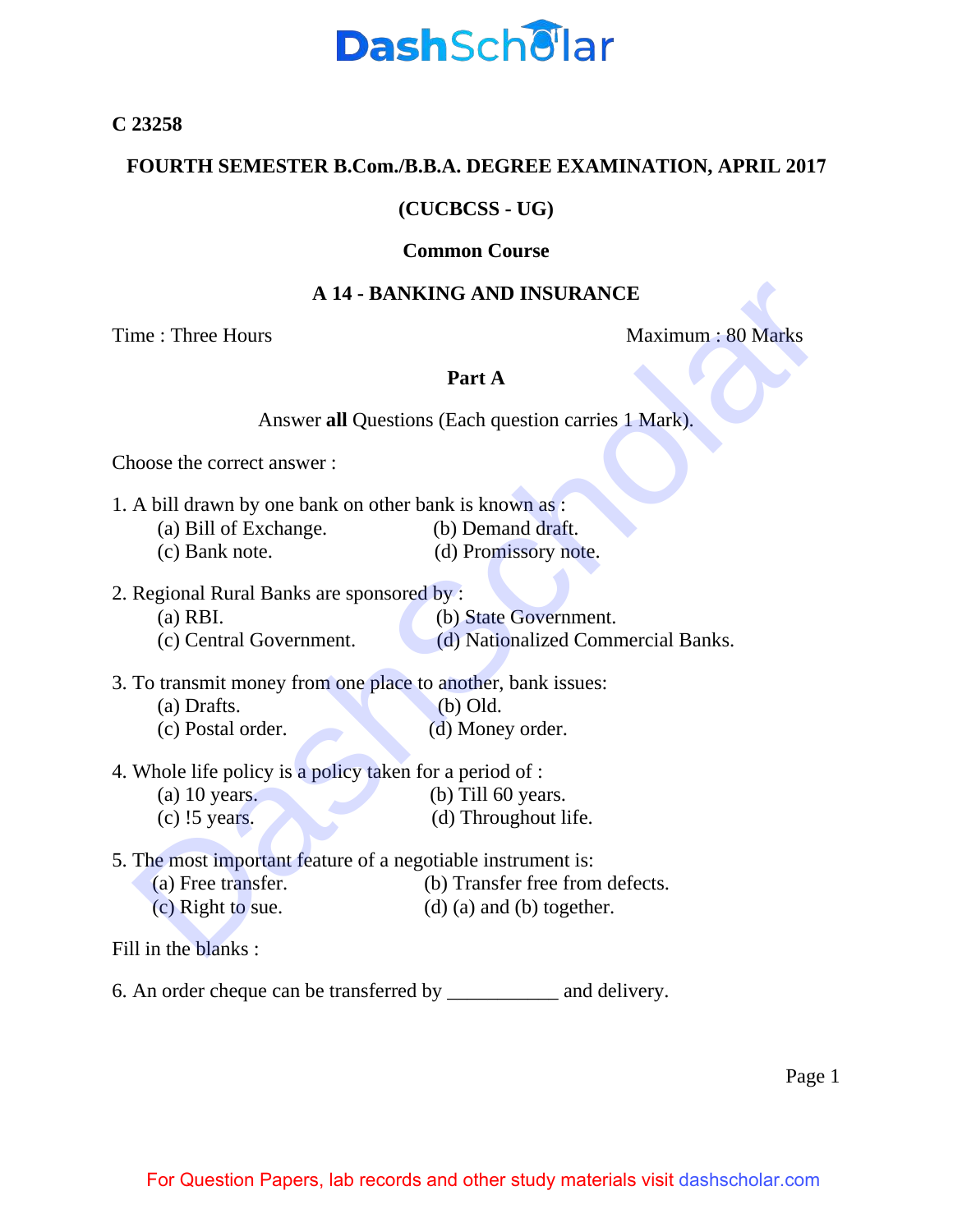- 7. \_\_\_\_\_\_\_\_\_\_\_ is a cheque that a bank as refused to cash or pay because the account holder does not have sufficient funds.
- 8. Particular average loss is associated with \_\_\_\_\_\_\_\_\_\_\_.
- 9. \_\_\_\_\_\_\_\_\_\_\_\_\_ cheque is a dead cheque.
- 10. The time between a proposal and issue of policy, the risk is covered by

## **Part B**

Answer any **8** questions from the following (Each question carries 2 Marks). 1. The time between a proposal and issue of policy, the risk is covered by<br> **Part B**<br>
Answer any **8** questions from the following (Each question carries 2 Marks).<br>
What is meant by mixed banking?<br>
2. What is double insura

- 11. What is meant by mixed banking?
- 12. What is double insurance?
- 13. What do you understand by the term "banker"?
- 14. What is base rate?

\_\_\_\_\_\_\_\_\_\_ .

- 15. Define the principle of contribution.
- 16. What is assurance?
- 17. What is meant by RTGS?
- 18. Who is a beneficiary?
- 19. What is credit card?
- 20. What is Hull insurance?

 $(8 \times 2 = 16 \text{ marks})$ 

 $(10 \times 1 = 10 \text{ marks})$ 

Page 2